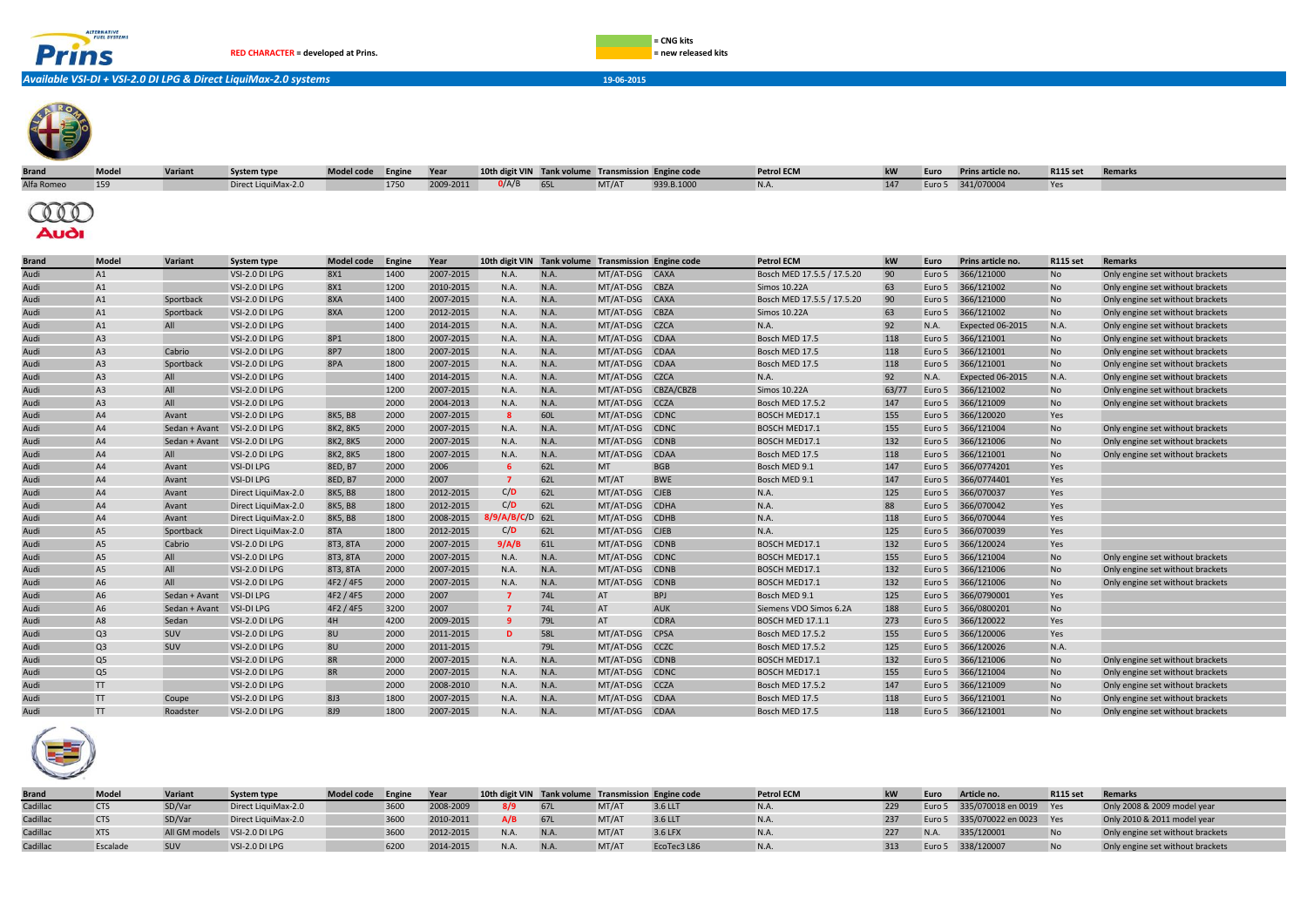

| <b>Brand</b> | <b>Model</b> | Variant | <b>System type</b>  | Model code Engine |      | Year      | 10th digit VIN Tank volume Transmission Engine code |             |       |             | <b>Petrol ECM</b> | kW   | Euro | Article no.          | <b>R115 set</b> | Remarks                          |
|--------------|--------------|---------|---------------------|-------------------|------|-----------|-----------------------------------------------------|-------------|-------|-------------|-------------------|------|------|----------------------|-----------------|----------------------------------|
| Chevrolet    | Traverse     |         | Direct LiquiMax-2.0 |                   | 3600 | 2009      |                                                     | 65L         | MT/AT | 3.6 LLT     | N.A.              | 229  |      | Euro 4 333/070008    | <b>No</b>       | Only 2009 model year             |
| Chevrolet    | Silverado    | Pick-un | VSI-2.0 DI CNG      |                   | 5300 | 2014-2014 |                                                     |             |       | EcoTec3 L83 | GM 12656993       | 250' |      | Euro 5 Expected soon |                 |                                  |
| Chevrolet    | Silverado    | Pick-up | VSI-2.0 DI LPG      |                   | 5300 | 2014-2015 | N.A                                                 | N.A         | AT    | EcoTec3 L83 | GM 12656993       | 250  |      | Euro 5 338/120001    | <b>No</b>       |                                  |
| Chevrolet    | Silverado    | Pick-up | VSI-2.0 DI LPG      |                   | 6200 | 2014-2015 |                                                     | <b>N.A.</b> | MT/AT | EcoTec3 L86 | N.A.              | 313  |      | Euro 5 338/120007    | <b>No</b>       | Only engine set without brackets |



## CITROËN

| <b>Brand</b> | Model          | Variant              | System type    | Model code Engine |      | Year      | 10th digit VIN Tank volume Transmission Engine code |      |       |              | <b>Petrol ECM</b> | kW  | Euro | Article no.       | <b>R115 set</b> | <b>Remarks</b>                   |
|--------------|----------------|----------------------|----------------|-------------------|------|-----------|-----------------------------------------------------|------|-------|--------------|-------------------|-----|------|-------------------|-----------------|----------------------------------|
| Citroen      | C <sub>4</sub> |                      | VSI-2.0 DI LPG |                   | 1600 | 2007-2015 | N.A.                                                | N.A. | MT/AT | EP6CDT / 5FV | Bosch MED 17.4.2  | 115 |      | Euro 5 358/121000 | <b>No</b>       | Only engine set without brackets |
| Citroen      | C <sub>4</sub> | Picasso              | VSI-2.0 DI LPG |                   | 1600 | 2007-2015 | N.A.                                                | N.A. | MT/AT | EP6CDT / 5FV | Bosch MED 17.4.2  | 115 |      | Euro 5 358/121000 | <b>No</b>       | Only engine set without brackets |
| Citroen      | C <sub>4</sub> | <b>Grand Picasso</b> | VSI-2.0 DI LPG |                   | 1600 | 2007-2015 | N.A.                                                | N.A. | MT/AT | EP6CDT / 5FV | Bosch MED 17.4.2  | 115 |      | Euro 5 358/121000 | <b>No</b>       | Only engine set without brackets |
| Citroen      | C <sub>5</sub> |                      | VSI-2.0 DI LPG |                   | 1600 | 2007-2015 | N.A.                                                | N.A. | MT/AT | EP6CDT / 5FV | Bosch MED 17.4.2  | 115 |      | Euro 5 358/121000 | <b>No</b>       | Only engine set without brackets |
| Citroen      | DS3            |                      | VSI-2.0 DI LPG |                   | 1600 | 2007-2015 | N.A.                                                | N.A. | MT/AT | EP6CDT / 5FV | Bosch MED 17.4.2  | 115 |      | Euro 5 358/121000 | <b>No</b>       | Only engine set without brackets |
| Citroen      | DS4            |                      | VSI-2.0 DI LPG |                   | 1600 | 2007-2015 | N.A.                                                | N.A. | MT/AT | EP6CDT / 5FV | Bosch MED 17.4.2  | 115 |      | Euro 5 358/121000 | <b>No</b>       | Only engine set without brackets |
| Citroen      | DS5            |                      | VSI-2.0 DI LPG |                   | 1600 | 2007-2015 | N.A.                                                | N.A. | MT/AT | EP6CDT / 5FV | Bosch MED 17.4.2  | 115 |      | Euro 5 358/121000 | <b>No</b>       | Only engine set without brackets |



| <b>Brand</b> | Mode   | <b>Variant</b> | <b>System type</b>  | Model code Engine |      | Year      |      |       | 10th digit VIN Tank volume Transmission Engine code | <b>Petrol ECM</b> | Euro   | Article no.       | <b>R115 set</b> | Remarks                             |
|--------------|--------|----------------|---------------------|-------------------|------|-----------|------|-------|-----------------------------------------------------|-------------------|--------|-------------------|-----------------|-------------------------------------|
| Dacia        | Lodg,  |                | Direct LiquiMax-2.0 |                   | 1200 | 2013-2015 | N.A. | MT/AT | H <sub>5Ft</sub>                                    |                   | Euro 5 | 345/070010        |                 | Excluding deposit of HPFP           |
| Dacia        | Duster |                | Direct LiquiMax-2.0 |                   | 1200 | 2014-2015 |      | MT/AT | H <sub>5Ft</sub>                                    |                   |        | Euro 5 345/070008 |                 | Excluding deposit of HPFP, 2WD only |



| <b>Brand</b> | <b>Model</b>          | Variant      | System type         | <b>Model code</b> | Engine | Year      | 11th digit VIN Tank volume Transmission Engine code |             |       |                               | <b>Petrol ECM</b>        | kW  | Euro   | Article no.               | <b>R115 set</b> | <b>Remarks</b>            |
|--------------|-----------------------|--------------|---------------------|-------------------|--------|-----------|-----------------------------------------------------|-------------|-------|-------------------------------|--------------------------|-----|--------|---------------------------|-----------------|---------------------------|
| Ford         | Kuga II               | SUV          | Direct LiquiMax-2.0 | 4WD               | 1600   | 2013-2015 |                                                     | 59L         | MT/AT | <b>JTMA</b>                   | N.A.                     | 134 | Euro 5 | 347/070019                | Yes             | For 4WD only              |
| Ford         | Kuga II               | <b>SUV</b>   | Direct LiquiMax-2.0 | 2WD               | 1600   | 2013-2015 |                                                     | 59L         | MT/AT | <b>JOMA</b>                   | N.A.                     | 110 | Euro 5 | 347/070023                | Yes             | For 2WD only              |
| Ford         | B-Max                 |              | Direct LiquiMax-2.0 | JK8               | 999    | 2012-2015 |                                                     | 62L         | MT/AT | SFJA/SFJB                     | N.A.                     | 74  | Euro 5 | 347/070028                | Yes             |                           |
| Ford         | C-Max II              | NOT 7-seater | Direct LiquiMax-2.0 | <b>DXA</b>        | 1600   | 2011-2015 | B/C/D                                               | 55L         | MT/AT | JQDA/JQDB/JTDA/JTDB           | N.A.                     |     |        | 110/134 Euro 5 347/070030 | Yes             |                           |
| Ford         | Fiesta VI             |              | Direct LiquiMax-2.0 |                   | 1000   | 2014      |                                                     | 62L         | MT/AT | SFJA/SFJB                     | N.A.                     | 74  |        | Euro 5 347/070036         | Yes             |                           |
| Ford         | Focus III             | Wagon        | Direct LiquiMax-2.0 |                   | 1600   | 2011-2015 | B/C/D                                               | 55L         | MT/AT | JQDA/JQDB/JTDA/JTDB           | N.A.                     |     |        | 110/134 Euro 5 347/070040 | Yes             |                           |
| Ford         | Focus III             | Hatchback    | Direct LiquiMax-2.0 |                   | 1600   | 2011-2015 | B/C/D                                               | 55L         | MT/AT | JQDA/JQDB/JTDA/JTDB           | N.A.                     |     |        | 110/134 Euro 5 347/070038 | Yes             |                           |
| Ford         | Focus III             | Hatchback    | Direct LiquiMax-2.0 |                   | 1000   | 2014      |                                                     | 59L         | MT/AT | M <sub>2</sub> D <sub>A</sub> | N.A.                     | 74  |        | Euro 5 347/070025         | Yes             |                           |
| Ford         | Focus III             | Hatchback    | Direct LiquiMax-2.0 |                   | 1000   | 2012      |                                                     | 59L         | MT/AT | M <sub>1</sub> DA             | N.A.                     | 92  |        | Euro 5 347/070046         | Yes             |                           |
| Ford         | $F-150$               | Pick-up      | VSI-2.0 DI LPG      |                   | 3500   | 2012      |                                                     | <b>N.A.</b> | AT    | N.A.                          | Bosch 0261 S08 420 (864) | 272 | Euro 5 | 347/120001                | No              | Only engine kit available |
| Ford         | <b>Explorer Sport</b> | <b>SUV</b>   | VSI-2.0 DI LPG      | Sport             | 3500   | 2013-2015 |                                                     | N.A.        | AT    | N.A.                          | Bosch 0261 S08 417 (864) | 272 | Euro 5 | 347/120003                | <b>No</b>       | Only engine kit available |
| Ford         | Mondeo IV             | Wagon        | Direct LiquiMax-2.0 | BA7               | 1600   | 2011-2015 | B/C/D                                               | 59L         | MT/AT | <b>JTBB</b>                   | N.A.                     | 118 | Euro 5 | 347/070032                | Yes             |                           |
| Ford         | Transit               | Connect II   | Direct LiquiMax-2.0 |                   | 1000   | 2013-2015 |                                                     | 65L         | MT/AT | M <sub>2</sub> GA             | N.A.                     | 74  |        | Euro 5 347/070050         | No              |                           |
| Ford         | Tourneo               | Connect II   | Direct LiquiMax-2.0 |                   | 1600   | 2013-2015 |                                                     | 65L         | MT/AT | <b>JQGA</b>                   | N.A.                     | 110 |        | Euro 5 347/070048         | No              |                           |

## GMC

| <b>Brand</b> | Model  | Varian  | <b>System type</b>  | Model code Engine |      | <b>Year</b> |      |     |       | 10th digit VIN Tank volume Transmission Engine code | <b>Petrol ECM</b> | Euro   | Article no.       | <b>R115 set</b> | <b>Remarks</b>                   |
|--------------|--------|---------|---------------------|-------------------|------|-------------|------|-----|-------|-----------------------------------------------------|-------------------|--------|-------------------|-----------------|----------------------------------|
| <b>GMC</b>   | Acadia |         | Direct LiquiMax-2.0 |                   | 3600 | 2009        |      |     | MT/AT | 3.6 LLT                                             |                   |        | Euro 4 338/070004 |                 | Only 2009 model year             |
| <b>GMC</b>   | Sierra | Pick-up | VSI-2.0 DI LPG      |                   | 6200 | 2014-2015   | N.A. |     | MT/AT | EcoTec3 L86                                         |                   |        | Euro 5 338/120007 |                 | Only engine set without brackets |
| <b>GMC</b>   | Sierra | Pick-up | VSI-2.0 DI LPG      |                   | 5300 | 2014-2015   |      | N.A | AT    | EcoTec3 L83                                         | GM 12656993       | Euro 5 | 338/120001        |                 |                                  |



| <b>Brand</b> | Model    | Variant | System type         | Model code Engine Year |      | 10th digit VIN Tank volume Transmission Engine code |       |      | <b>Petrol ECM</b> | <b>kW</b> | Euro   | Article no. | <b>R115 set</b> | Remarks |
|--------------|----------|---------|---------------------|------------------------|------|-----------------------------------------------------|-------|------|-------------------|-----------|--------|-------------|-----------------|---------|
| Hyundai      | Veloster |         | Direct LiquiMax-2.0 |                        | 1600 | 2010-2015 A/B/C/D/E 56L                             | MT/AT | G4FD |                   |           | Euro 5 | 349/070084  |                 |         |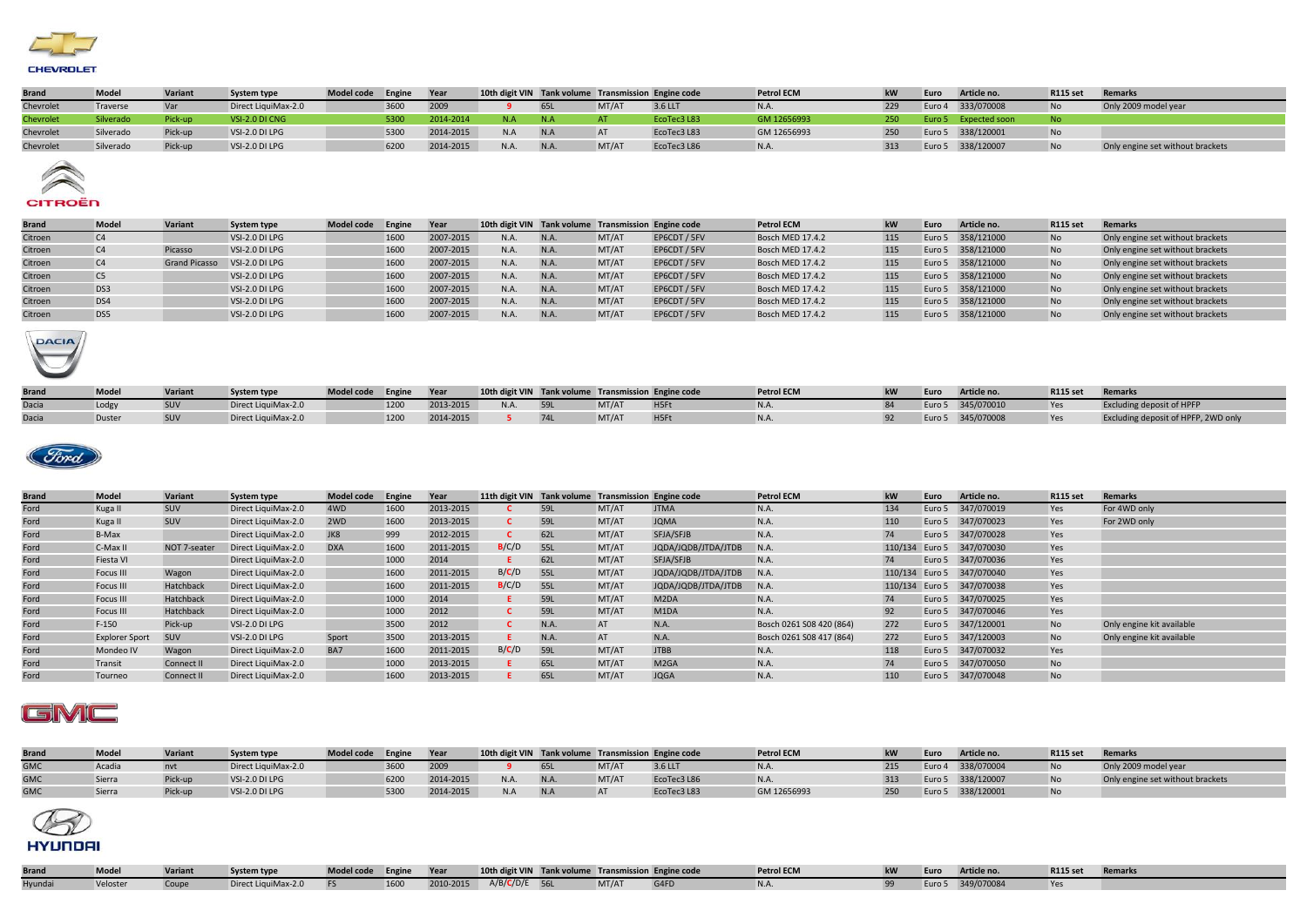| Hyundai | ix35 | SUV              | Direct LiquiMax-2.0              | <b>LM</b> | 1600 | 2010-2015 | $A/B/C/D/E$ 74L | MT/AT | G4FD | N.A. |     | Euro 5 349/070061 | Yes |  |
|---------|------|------------------|----------------------------------|-----------|------|-----------|-----------------|-------|------|------|-----|-------------------|-----|--|
| Hyundai | ix35 | <b>SUV</b>       | Direct LiquiMax-2.0              | <b>LM</b> | 2000 | 2010-2015 | $A/B/C/D/E$ 74L | MT/AT | G4NC | N.A. | 122 | Euro 5 349/070058 | Yes |  |
| Hyundai | i30  | Coupe            | Direct LiquiMax-2.0              | Coupe     | 1600 | 2010-2015 | $A/B/C/D/E$ 59L | MT/AT | G4FD | N.A. |     | Euro 5 349/070064 | Yes |  |
| Hyundai | i30  | <b>Hatchback</b> | Direct LiquiMax-2.0              | GD        | 1600 | 2010-2015 | $A/B/C/D/E$ 59L | MT/AT | G4FD | N.A. |     | Euro 5 349/070032 | Yes |  |
| Hyundai | i30  |                  | Stationwagon Direct LiquiMax-2.0 |           | 1600 | 2010-2015 | $A/B/C/D/E$ 59L | MT/AT | G4FD | N.A. |     | Euro 5 349/070036 | Yes |  |
| Hyundai | i40  |                  | Stationwagon Direct LiquiMax-2.0 |           | 1600 | 2010-2015 | $A/B/C/D/E$ 65L | MT/AT | G4FD | N.A. |     | Euro 5 349/070063 | Yes |  |
| Hyundai | i40  | Saloon           | Direct LiquiMax-2.0              |           | 2000 | 2010-2015 | $A/B/C/D/E$ 65L | MT/AT | G4NC | N.A. | 130 | Euro 5 349/070042 | Yes |  |
| Hyundai | i40  | Stationwagon     | Direct LiquiMax-2.0              |           | 2000 | 2010-2015 | $A/B/C/D/E$ 65L | MT/AT | G4NC | N.A. | 130 | Euro 5 349/070034 | Yes |  |



| <b>Brand</b> | <b>Model</b> | Variant      | <b>System type</b>  | Model code Engine |      | Year      | 10th digit VIN Tank volume Transmission Engine code |     |           |                  | <b>Petrol ECM</b> | <b>kW</b> | Euro | Article no.       | <b>R115 set</b> | <b>Remarks</b> |
|--------------|--------------|--------------|---------------------|-------------------|------|-----------|-----------------------------------------------------|-----|-----------|------------------|-------------------|-----------|------|-------------------|-----------------|----------------|
| Kia          | Sportage     | <b>SUV</b>   | Direct LiquiMax-2.0 |                   | 1600 | 2010-2015 | $A/B/C/D/E$ 74L                                     |     | MT/AT     | G4FD             | N.A.              | 99        |      | Euro 5 349/070054 | Yes             |                |
| Kia          | Ceed         | Hatchback    | Direct LiquiMax-2.0 |                   | 1600 | 2010-2015 | A/B/C/D/E 59L                                       |     | MT/AT     | G4FD             | N.A.              | 99        |      | Euro 5 349/070038 | Yes             |                |
| Kia          | Ceed         | Stationwagon | Direct LiquiMax-2.0 |                   | 1600 | 2010-2015 | A/B/C/D/E 59L                                       |     | MT/AT     | G4FD             | N.A.              | 99        |      | Euro 5 349/070052 | Yes             |                |
| <b>KIA</b>   | Pro Cee'd GT | Coupe        | Direct LiquiMax-2.0 |                   | 1600 | 2014-2015 |                                                     | 59L | MT/AT     | G4FJ             | N.A.              | 150       |      | Euro 5 349/070066 | Yes             |                |
| <b>KIA</b>   | Pro Cee'd    | Coupe        | Direct LiquiMax-2.0 |                   | 1600 | 2013-2015 |                                                     | 59L | <b>MT</b> | G4FD             | N.A.              | 99        |      | Euro 5 349/070071 | Yes             |                |
| <b>KIA</b>   | Sportage     | <b>SUV</b>   | Direct LiquiMax-2.0 | <b>SL</b>         | 2000 | 2014-2015 |                                                     | 74L | MT/AT     | G4NC             | N.A.              | 130       |      | Euro 5 349/070082 | Yes             |                |
| <b>KIA</b>   | C'eed GT     | Coupe        | Direct LiquiMax-2.0 |                   | 1600 | 2013-2015 |                                                     | 59L | MT/AT     | G <sub>4FJ</sub> | N.A.              | 150       |      | Euro 5 349/070072 | Yes             |                |
| Kia          | Carens       | Hatchback    | Direct LiquiMax-2.0 | <b>IV</b>         | 1600 | 2010-2015 | $A/B/C/D/E$ 51L                                     |     | MT/AT     | G4FD             | N.A.              | 99        |      | Euro 5 349/070046 | Yes             |                |
| Kia          | Carens       | Hatchback    | Direct LiquiMax-2.0 | <b>IV</b>         | 2000 | 2010-2015 | $A/B/C/D/E$ 51L                                     |     | MT/AT     | G4NC             | N.A.              | 130       |      | Euro 5 349/070044 | Yes             |                |
| Kia          | Sorento      | <b>SUV</b>   | Direct LiquiMax-2.0 |                   | 2400 | 2012-2015 | C/D/E                                               | 74L | MT/AT     | G4KJ             | N.A.              | 141       |      | Euro 5 349/070080 | Yes             |                |
|              | Soul         | Hatchback    | Direct LiquiMax-2.0 | <b>AM</b>         | 1600 | 2014-2015 |                                                     | 65L | MT/AT     | G4FD             | N.A.              | 103       |      | Euro 5 349/070076 | Yes             |                |



| <b>Brand</b>      | Mode <sup>'</sup> | Variant    | <b>System type</b>  | Model code Engine |      | Year      | 10th digit VIN Tank volume Transmission Engine code |     |       |       | <b>Petrol ECM</b> | kW | Euro   | Article no. | <b>R115 set</b> | Remarks |
|-------------------|-------------------|------------|---------------------|-------------------|------|-----------|-----------------------------------------------------|-----|-------|-------|-------------------|----|--------|-------------|-----------------|---------|
| <b>Land Rover</b> | Freelander 2      | <b>SUV</b> | Direct LiquiMax-2.0 |                   | 2000 | 2011-2015 |                                                     | 74L | MT/AT | 204PT |                   |    | Euro 5 | 352/070004  | Yes             |         |
| <b>Land Rover</b> | <b>RR</b> Evoque  | SUV        | Direct LiquiMax-2.0 | <b>LV</b>         | 2000 | 2011-2015 |                                                     | 74L | MT/AT | 204PT |                   |    | Euro 5 | 352/070002  | Yes             |         |



| <b>Brand</b> | <b>Mode</b> | Variant          | System type                      | <b>Model code</b> | Engine | <b>Year</b> |       | 10th digit VIN Tank volume Transmission Engine code |       |            | <b>Petrol ECM</b> | Euro | Article no.               | <b>R115 set</b> | <b>Remarks</b>                   |
|--------------|-------------|------------------|----------------------------------|-------------------|--------|-------------|-------|-----------------------------------------------------|-------|------------|-------------------|------|---------------------------|-----------------|----------------------------------|
| Mazda        | $CX-5$      |                  | Direct LiquiMax-2.0              |                   | 2000   | 2012-2015   | C/D/1 | 74L                                                 | MT/AT | Skyactiv-G | N.A.              |      | 118/121 Euro 5 353/070016 | Yes             |                                  |
| Mazda        |             |                  | Saloon/Wagon Direct LiquiMax-2.0 |                   | 2000   | 2012-2015   | C/D/1 | 55L                                                 | MT/AT | Skyactiv-G | N.A.              |      | 107/121 Euro 5 353/070010 | Yes             |                                  |
| Mazda        |             | Hatchback        | Direct LiquiMax-2.0              |                   | 1500   | 2013-2015   | C/D/1 | 51L                                                 | MT/AT | Skyactiv-G | N.A.              |      | Euro 5 353/070026         | Yes             |                                  |
| Mazda        |             | <b>Hatchback</b> | Direct LiquiMax-2.0              |                   | 2000   | 2013-2015   | C/D/1 | 51L                                                 | MT/AT | Skyactiv-G | N.A.              |      | Euro 5 353/070012         | Yes             |                                  |
| Mazda        | $CX-7$      | C <sub>1</sub> N | VSI-DI LPG                       |                   | 2300   | 2008        |       |                                                     | MT    | L3-VDT MZR |                   |      | Euro 5 353/6999001        | <b>No</b>       | Above average petrol consumption |



**NISSAN** 

| <b>Brand</b>    | Model            | Variant | System type         | Model code Engine |      | Year      | 10th digit VIN Tank volume Transmission Engine code |            |       |          | <b>Petrol ECM</b> | <b>kW</b> | Euro | Article no.       | <b>R115 set</b> | Remarks |
|-----------------|------------------|---------|---------------------|-------------------|------|-----------|-----------------------------------------------------|------------|-------|----------|-------------------|-----------|------|-------------------|-----------------|---------|
| <b>Mercedes</b> | <b>CLA180</b>    | Saloon  | Direct LiquiMax-2.0 |                   | 1600 | 2014-2015 |                                                     |            | MT/AT | M270.910 | N.A.              |           |      | Euro 5 354/070012 | Yes             |         |
| <b>Mercedes</b> | C <sub>180</sub> | Combi   | Direct LiquiMax-2.0 | S204              | 1600 | 2008-2014 |                                                     |            | MT/AT | M274.910 | N.A.              | 115       |      | Euro 5 354/070006 | Yes             |         |
| <b>Mercedes</b> | E200             | Saloon  | Direct LiquiMax-2.0 | W212              | 2000 | 2009-2015 |                                                     | <b>591</b> | MT/AT | M274.920 | <b>N.A.</b>       | 135       |      | Euro 6 354/070014 | Yes             |         |
| <b>Mercedes</b> | E200             | Combi   | Direct LiquiMax-2.0 | S212              | 2000 | 2009-2015 |                                                     |            | MT/AT | M274.920 | <b>N.A.</b>       | 135       |      | Euro 6 354/070015 | Yes             |         |
| <b>Mercedes</b> | E250             | Saloon  | Direct LiquiMax-2.0 | W212              | 2000 | 2009-2015 |                                                     |            | MT/AT | M274.920 | N.A.              | 155       |      | Euro 6 354/070016 | Yes             |         |
| <b>Mercedes</b> | E250             | Combi   | Direct LiquiMax-2.0 | S212              | 2000 | 2009-2015 |                                                     |            | MT/AT | M274.920 | <b>N.A.</b>       | 155       |      | Euro 6 354/070008 | Yes             |         |
| <b>Mercedes</b> | <b>B180</b>      | SUV     | Direct LiquiMax-2.0 | W246              | 1600 | 2012-2015 |                                                     |            | MT/AT | M270.910 | N.A.              |           |      | Euro 5 354/070010 | Yes             |         |

Brand Model Variant System type Model code Engine Year 10th digit VIN Tank volume Transmission Engine code Petrol ECM Netrol ECM kW Euro Article no. R115 set Remarks

Nissan Qashqai SUV Direct LiquiMax-2.0 1200 2014-2015 **U** 59L MT/AT 1.2 HRA2 DiG-T TCE115 N.A. 85 Euro 5 356/070004 Yes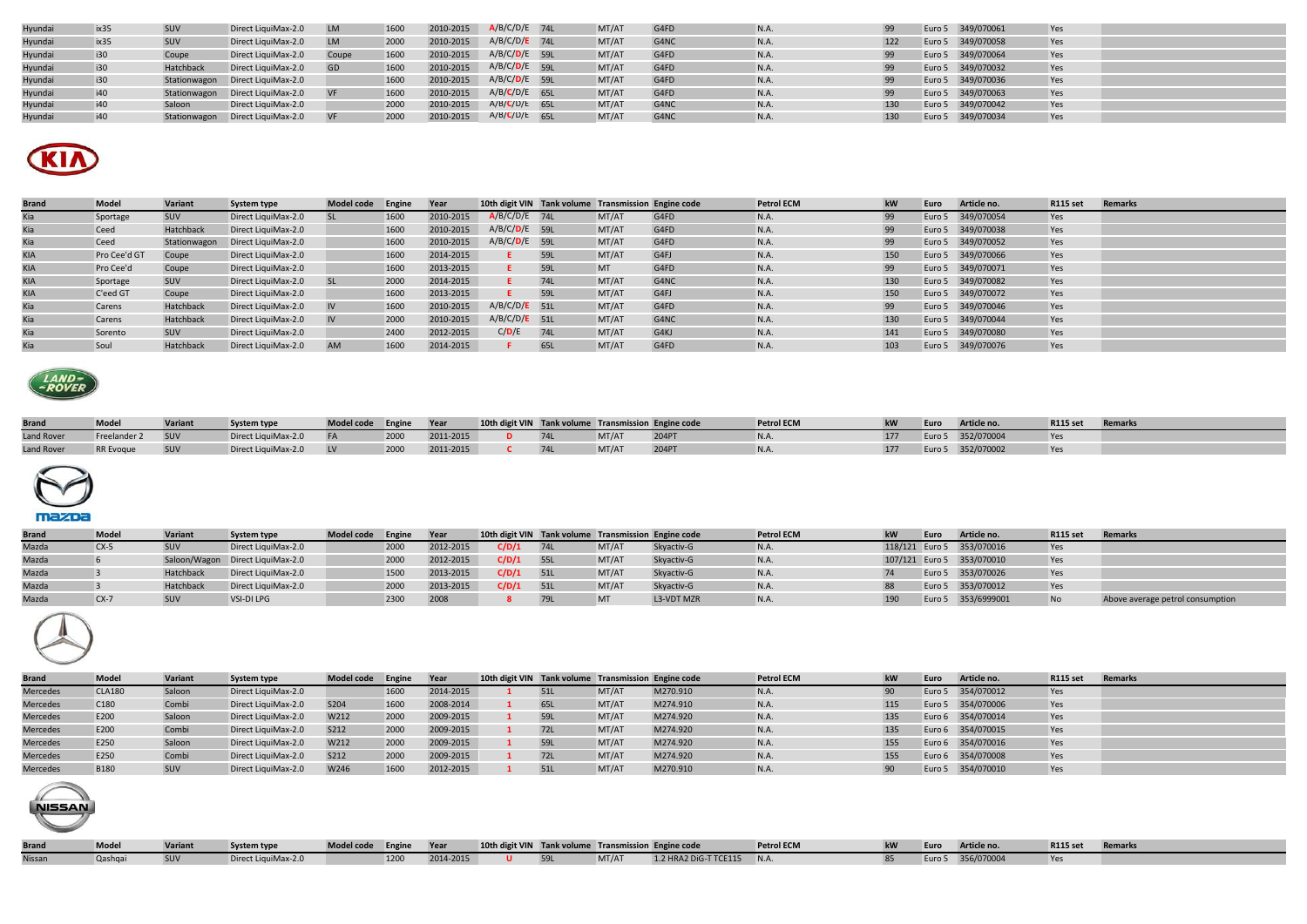

| <b>Brand</b> | Model | <b>Variant</b> | <b>System type</b>  | Model code Engine |      | Year      | 10th digit VIN Tank volume Transmission Engine code |            |       |        | <b>Petrol ECM</b>   |     | Euro   | Article no.       | <b>R115 set</b> | Remarks |
|--------------|-------|----------------|---------------------|-------------------|------|-----------|-----------------------------------------------------|------------|-------|--------|---------------------|-----|--------|-------------------|-----------------|---------|
| Opel         | Astra | Sports tourer  | Direct LiquiMax-2.0 |                   | 1600 | 2010-2015 |                                                     | <b>59L</b> | MT/AT | A16XHT |                     |     | Euro 5 | 357/070008        | Yes             |         |
| Opel         |       |                | Direct LiquiMax-2.0 |                   | 2000 | 2008-2015 |                                                     |            | MT/AT | A20NHT | only with Bosch ECM | 162 |        | Euro 5 357/070011 | Yes             |         |
| Opel         |       | ports tourer   | Direct LiquiMax-2.0 |                   | 2000 | 2009-2015 |                                                     |            | MT/AT | A20NHT | only with Bosch ECM | 162 |        | Euro 5 357/070010 | Yes             |         |



## Brand Model Variant System type Model code Engine Year 10th digit VIN Tank volume Transmission Engine code Petrol ECM kW Euro Article no. R115 set Remarks<br>Peugeot 208 VSI-2.0 DILPG 1600 2007-2015 N.A. N.A. MT/AT EP6CDT / 5 Peugeot 208 VSI-2.0 DI LPG 1600 2007-2015 N.A. N.A. MT/AT EP6CDT / 5FV Bosch MED 17.4.2 115 Euro 5 358/121000 No Only engine set without brackets Peugeot 308 VSI-2.0 DI LPG 1600 2007-2015 N.A. N.A. MT/AT EP6CDT / 5FV Bosch MED 17.4.2 115 Euro 5 358/121000 No Only engine set without brackets<br>Peugeot 308 CC VSI-2.0 DI LPG 1600 2007-2015 N.A. N.A. MT/AT EP6CDT / 5FV Bo Peugeot 308 CC VSI-2.0 DI LPG 1600 2007-2015 N.A. N.A. MT/AT EP6CDT / 5FV Bosch MED 17.4.2 115 Euro 5 358/121000 No Only engine set without brackets Peugeot 308 SW VSI-2.0 DI LPG 1600 2007-2015 N.A. N.A. MT/AT EP6CDT / 5FV Bosch MED 17.4.2 115 Euro 5 358/121000 No Only engine set without brackets Peugeot 308 SW Direct LiquiMax-2.0 1200 2014-2015 **E** 74L MT/AT EB2DTS N.A. 96 Euro 6 358/070002 No No floor panel included, not developed Peugeot 5008 VSI-2.0 DI LPG 1600 2007-2015 N.A. N.A. MT/AT EP6CDT / 5FV Bosch MED 17.4.2 115 Euro 5 358/121000 No Only engine set without brackets Peugeot 508 VSI-2.0 DI LPG 1600 2007-2015 N.A. N.A. MT/AT EP6CDT / 5FV Bosch MED 17.4.2 115 Euro 5 358/121000 No Only engine set without brackets Peugeot 508 SW VSI-2.0 DI LPG 1600 2007-2015 N.A. N.A. MT/AT EP6CDT / 5FV Bosch MED 17.4.2 115 Euro 5 358/121000 No Only engine set without brackets Peugeot 508 Saloon VSI-2.0 DI LPG 1600 2007-2015 **B** 58L MT/AT EP6CDT / 5FV Bosch MED 17.4.2 115 Euro 5 358/120002 No Peugeot RCZ VSI-2.0 DI LPG 1600 2007-2015 N.A. N.A. MT/AT EP6CDT / 5FV Bosch MED 17.4.2 115 Euro 5 358/121000 No Only engine set without brackets



| <b>Brand</b> | Mode. | <b>Variant</b> | System type    | Model code Engine |      | Year      |             |       | 10th digit VIN Tank volume Transmission Engine code | <b>Petrol ECM</b> | 1.384 | Euro   | Article no. | <b>R115 set</b> | <b>Remarks</b>  |
|--------------|-------|----------------|----------------|-------------------|------|-----------|-------------|-------|-----------------------------------------------------|-------------------|-------|--------|-------------|-----------------|-----------------|
| Porsche      |       |                | VSI-2.0 DI LPG | 955               | 3600 | 2007-2010 | <b>N.A.</b> | MT/AT | G M55/01                                            | <b>Bosch</b>      |       | Euro 5 | 366/120017  |                 | Only engine set |
| Porsche      |       |                | VSI-2.0 DI LPG | 955               | 3600 | 2007-2010 |             | MT/AT | G M55/01                                            | Bosch             |       | Euro 5 | 366/120018  |                 |                 |



| <b>Brand</b> | Mode                        | Variant | <b>System type</b>  | Model code Engine |      | <b>Year</b> | 10th digit VIN Tank volume Transmission Engine code |       |                    | <b>Petrol ECM</b> | Euro | Article no.       | <b>R115 set</b> | <b>Remarks</b>                   |
|--------------|-----------------------------|---------|---------------------|-------------------|------|-------------|-----------------------------------------------------|-------|--------------------|-------------------|------|-------------------|-----------------|----------------------------------|
| Renault      | Captur                      |         | Direct LiquiMax-2.0 |                   | 1200 | 2013-2015   | N.A.                                                | MT/AT | 1.2 H5F 403 TCE120 | N.A.              |      | Euro 5 359/070006 | Yes             | <b>Excluding deposit of HPFP</b> |
| Renault      | Megane III                  | Estate  | Direct LiquiMax-2.0 | KZO/2             | 1200 | 2012-2015   |                                                     | MT/AT | <b>H5Ft 115</b>    | N.A.              |      | Euro 5 359/070016 | Yes             | <b>Excluding deposit of HPFP</b> |
| Renault      | Grand Scenic III MPV 5-seat |         | Direct LiquiMax-2.0 |                   | 1200 | 2013-2015   |                                                     | MT/AT | H5F-B404           | N.A.              |      | Euro 5 359/070012 | Yes             | <b>Excluding deposit of HPFP</b> |

## SEAT

| <b>Brand</b> | <b>Model</b> | Variant    | System type         | <b>Model code</b> | Engine | Year      | 10th digit VIN Tank volume Transmission Engine code |             |                     |                     | <b>Petrol ECM</b>        | kW    | Euro   | Article no.      | <b>R115 set</b> | <b>Remarks</b>                   |
|--------------|--------------|------------|---------------------|-------------------|--------|-----------|-----------------------------------------------------|-------------|---------------------|---------------------|--------------------------|-------|--------|------------------|-----------------|----------------------------------|
| Seat         | Alhambra     |            | VSI-2.0 DI LPG      | 710               | 1800   | 2007-2015 | N.A.                                                | N.A.        | MT/AT-DSG CDAA      |                     | Bosch MED 17.5           | 118   | Euro 5 | 366/121001       | <b>No</b>       | Only engine set without brackets |
| Seat         | Alhambra     |            | VSI-2.0 DI LPG      |                   | 2000   | 2010-2015 | N.A.                                                | <b>N.A.</b> | MT/AT-DSG CCZA      |                     | <b>Bosch MED 17.5.2</b>  | 147   | Euro 5 | 366/121009       | <b>No</b>       | Only engine set without brackets |
| Seat         | Altea        |            | VSI-2.0 DI LPG      | 5P1               | 1800   | 2007-2015 | N.A.                                                | N.A.        | MT/AT-DSG CDAA      |                     | Bosch MED 17.5           | 118   | Euro 5 | 366/121001       | No              | Only engine set without brackets |
| Seat         | Altea        |            | VSI-2.0 DI LPG      | 5P1               | 1200   | 2007-2015 | N.A.                                                | N.A.        | MT/AT-DSG           | CBZA/CBZB           | Simos 10.22A             | 63/77 | Euro 5 | 366/121002       | <b>No</b>       | Only engine set without brackets |
| Seat         | Altea        | Hatchback  | VSI-DI LPG          | 5P1               | 1400   | 2008      |                                                     | 53L         | <b>MT</b>           | CAXC                | Bosch MED 17.5.20        | 92    | Euro 5 | 361/0109001      | Yes             | 2WD only                         |
| Seat         | Altea        | Freetrack  | VSI-DI LPG          | 5P1               | 2000   | 2008      |                                                     | 53L         | <b>MT</b>           | <b>BWA</b>          | Bosch MED 9.1            | 147   | Euro 5 | 361/0120001      | Yes             | 4WD only                         |
| Seat         | Altea XL     | <b>SUV</b> | VSI-2.0 DI LPG      | 5P5, 5P8          | 1800   | 2007-2015 | N.A.                                                | <b>N.A.</b> | MT/AT-DSG           | <b>CDAA</b>         | Bosch MED 17.5           | 118   | Euro 5 | 366/121001       | No              | Only engine set without brackets |
| Seat         | Altea XL     | SUV        | VSI-2.0 DI LPG      | 5P5, 5P8          | 1200   | 2007-2015 | N.A.                                                | <b>N.A.</b> |                     | MT/AT-DSG CBZA/CBZB | Simos 10.22A             | 63/77 | Euro 5 | 366/121002       | <b>No</b>       | Only engine set without brackets |
| Seat         | Altea XL     | SUV        | VSI-2.0 DI LPG      | 5P5, 5P8          | 2000   | 2007-2015 | N.A.                                                | N.A.        | MT/AT-DSG CCZB      |                     | Bosch MED 17.5.2         | 155   | Euro 5 | 366/121010       | <b>No</b>       | Only engine set without brackets |
| Seat         | Ibiza V      | all        | VSI-2.0 DI LPG      | 6J5, 6J1, 6J8     | 1200   | 2012-2015 | N.A.                                                | <b>N.A.</b> |                     | MT/AT-DSG CBZA/CBZB | Simos 10.22A             | 63/77 | Euro 5 | 366/121002       | <b>No</b>       | Only engine set without brackets |
| Seat         | Leon         |            | VSI-2.0 DI LPG      |                   | 1800   | 2007-2015 | N.A.                                                | N.A.        | MT/AT-DSG CDAA      |                     | Bosch MED 17.5           | 118   | Euro 5 | 366/121001       | <b>No</b>       | Only engine set without brackets |
| Seat         | Leon         | Hatchback  | VSI-DI LPG          |                   | 1400   | 2010      |                                                     | 54L         | MT.                 | CAXC                | <b>Bosch MED 17.5.20</b> | 92    | Euro 5 | 361/0100001      | Yes             |                                  |
| Seat         | Leon         | Hatchback  | VSI-2.0 DI LPG      |                   | 1800   | 2010      | N.A.                                                | N.A.        | MT/AT-DSG CDAA      |                     | Bosch MED 17.5           | 118   | Euro 5 | 366/121001       | <b>No</b>       | Only engine set without brackets |
| Seat         | Leon         | Hatchback  | VSI-2.0 DI LPG      | 1P1               | 1200   | 2010-2015 | N.A.                                                | N.A.        |                     | MT/AT-DSG CBZA/CBZB | Simos 10.22A             | 63/77 | Euro 5 | 366/121002       | <b>No</b>       | Only engine set without brackets |
| Seat         | Leon         | Hatchback  | VSI-2.0 DI LPG      | 1P1               | 2000   | 2007-2015 | N.A.                                                | <b>N.A.</b> | MT/AT-DSG CCZB      |                     | <b>Bosch MED 17.5.2</b>  | 155   | Euro 5 | 366/121010       | <b>No</b>       | Only engine set without brackets |
| Seat         | Leon         | All        | VSI-2.0 DI LPG      |                   | 1400   | 2014-2015 | N.A.                                                | N.A.        | MT/AT-DSG CZCA      |                     | N.A.                     | 92    | N.A.   | Expected 06-2015 | N.A.            |                                  |
| Seat         | Leon         | Hatchback  | Direct LiquiMax-2.0 | 5F1               | 1200   | 2014-2015 |                                                     | 59L         | MT/AT-DSG CJZA/CJZB |                     | N.A.                     | 77/63 | Euro 5 | 366/071063       | Yes             |                                  |
| Seat         | Leon         | Hatchback  | Direct LiquiMax-2.0 | 5F1               | 1400   | 2014-2015 |                                                     | 59L         | MT/AT-DSG CXSA      |                     | N.A.                     | 90    | Euro 5 | 366/071043       | Yes             |                                  |
| Seat         | Leon         | Hatchback  | Direct LiquiMax-2.0 | 5F1               | 1400   | 2014-2015 |                                                     | 59L         | MT/AT-DSG CHPA      |                     | N.A.                     | 103   | Euro 5 | 366/071003       | Yes             |                                  |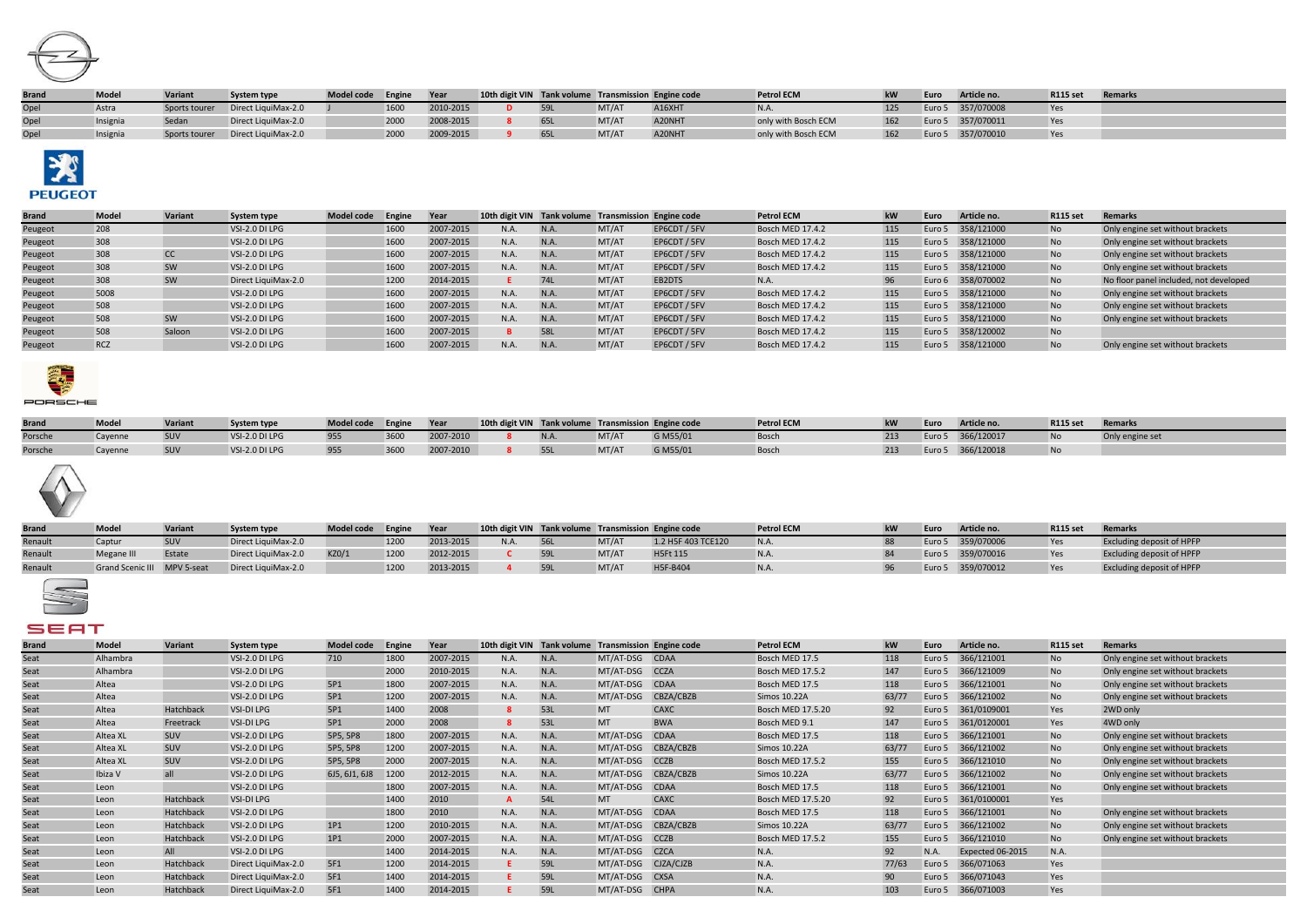| Seat | Leon       | <b>Hatchback</b> | Direct LiquiMax-2.0 | 5F1 | 1400 | 2014-2015            |      |     | MT/AT-DSG CPTA      |                            |       | Euro 5 366/071023 | Yes        |                                  |
|------|------------|------------------|---------------------|-----|------|----------------------|------|-----|---------------------|----------------------------|-------|-------------------|------------|----------------------------------|
| Seat | Leon       |                  | Direct LiquiMax-2.0 | 5F8 | 1800 | $^{\circ}013 - 2015$ | N.A. | 72L | MT/AT-DSG CJSA/CJSB | N.A.                       |       | Euro 5 366/071103 | <b>Yes</b> |                                  |
| Seat | Toledo IV  |                  | VSI-2.0 DI LPG      | KG3 | 1200 | $912 - 2015$         | N.A. | N.A | MT/AT-DSG CBZA/CBZB | Simos 10.22A               | 63/77 | Euro 5 366/121002 |            | Only engine set without brackets |
| Seat | Toledo     |                  | VSI-2.0 DI LPG      |     | 1400 | 007-2015             | N.A. | N.A | MT/AT-DSG CAXA      | Bosch MED 17.5.5 / 17.5.20 |       | Euro 5 366/121000 |            | Only engine set without brackets |
| Seat | Toledo III |                  | VSI-2.0 DI LPG      |     | 1800 | 2007-2015            | N.A. | N.A | MT/AT-DSG CDAA      | Bosch MED 17.5             | 118   | Euro 5 366/121001 |            | Only engine set without brackets |



| <b>Brand</b> | Model    | Variant     | <b>System type</b>  | <b>Model code</b> | Engine | Year      | 10th digit VIN Tank volume Transmission Engine code |      |                     |                     | <b>Petrol ECM</b>          | kW    | Euro   | Article no. | <b>R115 set</b> | <b>Remarks</b>                   |
|--------------|----------|-------------|---------------------|-------------------|--------|-----------|-----------------------------------------------------|------|---------------------|---------------------|----------------------------|-------|--------|-------------|-----------------|----------------------------------|
| Skoda        | Fabia II | All         | VSI-2.0 DI LPG      |                   | 1200   | 2010-2015 | N.A.                                                | N.A. |                     | MT/AT-DSG CBZA/CBZB | Simos 10.22A               | 63/77 | Euro 5 | 366/121002  | <b>No</b>       | Only engine set without brackets |
| Skoda        | Octavia  |             | VSI-2.0 DI LPG      |                   | 1400   | 2007-2015 | N.A.                                                | N.A. | MT/AT-DSG CAXA      |                     | Bosch MED 17.5.5 / 17.5.20 | 90    | Euro 5 | 366/121000  | N <sub>o</sub>  | Only engine set without brackets |
| Skoda        | Octavia  |             | VSI-2.0 DI LPG      |                   | 1800   | 2007-2015 | N.A.                                                | N.A. | MT/AT-DSG CDAA      |                     | Bosch MED 17.5             | 118   | Euro 5 | 366/121001  | <b>No</b>       | Only engine set without brackets |
| Skoda        | Octavia  | All         | VSI-2.0 DI LPG      | 1Z3, 1Z5          | 1200   | 2010-2015 | N.A.                                                | N.A. | MT/AT-DSG           | CBZA/CBZB           | Simos 10.22A               | 63/77 | Euro 5 | 366/121002  | <b>No</b>       | Only engine set without brackets |
| Skoda        | Octavia  | All         | VSI-2.0 DI LPG      |                   | 2000   | 2010-2015 | N.A.                                                | N.A. | MT/AT-DSG CCZA      |                     | Bosch MED 17.5.2           | 147   | Euro 5 | 366/121009  | <b>No</b>       | Only engine set without brackets |
| Skoda        | Octavia  |             | VSI-2.0 DI LPG      |                   | 1800   | 2010      | N.A.                                                | N.A. | MT/AT-DSG           | <b>CDAA</b>         | Bosch MED 17.5             | 118   | Euro 5 | 366/121001  | <b>No</b>       | Only engine set without brackets |
| Skoda        | Superb   | Combi       | VSI-2.0 DI LPG      |                   | 1800   | 2013      | D                                                   | 60L  | <b>MT</b>           | <b>CDAA</b>         | Bosch MED 17.5             | 118   | Euro 5 | 364/120002  | Yes             |                                  |
| Skoda        | Octavia  | Combi       | Direct LiquiMax-2.0 | 1Z5               | 1800   | 2010-2015 | A/B/C/D                                             | 67L  | MT/AT-DSG           | <b>CDAB</b>         | N.A.                       | 112   | Euro 5 | 364/070024  | Yes             |                                  |
| Skoda        | Octavia  | Combi       | Direct LiquiMax-2.0 | <b>5E5</b>        | 1400   | 2014-2015 |                                                     | 59L  | MT/AT-DSG CHPA      |                     | N.A.                       | 103   | Euro 5 | 366/071004  | Yes             |                                  |
| Skoda        | Octavia  | Combi       | Direct LiquiMax-2.0 | <b>5E5</b>        | 1800   | 2013-2015 | F.                                                  | 72L  | MT/AT-DSG           | CJSA/CJSB           | N.A.                       | 132   | Euro 5 | 366/071104  | Yes             |                                  |
| Skoda        | Rapid    | All         | VSI-2.0 DI LPG      |                   | 1200   | 2012-2015 | N.A.                                                | N.A. | MT/AT-DSG CBZA/CBZB |                     | Simos 10.22A               | 63/77 | Euro 5 | 366/121002  | <b>No</b>       | Only engine set without brackets |
| Skoda        | Rapid    |             | VSI-2.0 DI LPG      |                   | 1400   | 2007-2015 | N.A.                                                | N.A. | MT/AT-DSG CAXA      |                     | Bosch MED 17.5.5 / 17.5.20 | 90    | Euro 5 | 366/121000  | <b>No</b>       | Only engine set without brackets |
| Skoda        | Octavia  | Combi       | Direct LiquiMax-2.0 | <b>5E5</b>        | 1200   | 2014-2015 |                                                     | 59L  | MT/AT-DSG           | CJZA/CJZB           | N.A.                       | 77/63 | Euro 5 | 366/071064  | Yes             |                                  |
| Skoda        | Roomster | All         | VSI-2.0 DI LPG      | 5J                | 1200   | 2010-2015 | E.                                                  | 72L  | MT/AT-DSG CBZA/CBZB |                     | Simos 10.22A               | 63/77 | Euro 5 | 364/120004  | Yes             |                                  |
| Skoda        | Superb   | All         | VSI-2.0 DI LPG      |                   | 2000   | 2010-2015 | N.A.                                                | N.A. | MT/AT-DSG CCZA      |                     | <b>Bosch MED 17.5.2</b>    | 147   | Euro 5 | 366/121009  | <b>No</b>       | Only engine set without brackets |
| Skoda        | Superb   |             | VSI-2.0 DI LPG      |                   | 1800   | 2007-2015 | N.A.                                                | N.A. | MT/AT-DSG           | <b>CDAA</b>         | Bosch MED 17.5             | 118   | Euro 5 | 366/121001  | <b>No</b>       | Only engine set without brackets |
| Skoda        | Superb   | Combi       | VSI-2.0 DI LPG      |                   | 1800   | 2007-2015 | N.A.                                                | N.A. | MT/AT-DSG           | <b>CDAA</b>         | Bosch MED 17.5             | 118   | Euro 5 | 366/121001  | <b>No</b>       | Only engine set without brackets |
| Skoda        | Superb   | Sedan       | VSI-DI LPG          | 3T4               | 1800   | 2009      |                                                     | 74L  | <b>MT</b>           | <b>BZB</b>          | N.A.                       | 118   | Euro 5 | 364/0099901 | Yes             |                                  |
| Skoda        | SuperB   | Sedan/combi | Direct LiquiMax-2.0 | 3T4               | 1800   | 2010-2015 | A/B/C/D                                             | 67L  | MT/AT-DSG           | <b>CDAA</b>         | N.A.                       | 118   | Euro 5 | 364/070026  | Yes             |                                  |
| Skoda        | Yeti     | All         | VSI-2.0 DI LPG      | 5L                | 1200   | 2010-2015 | N.A.                                                | N.A. | MT/AT-DSG           | CBZA/CBZB           | Simos 10.22A               | 63/7  | Euro 5 | 366/121002  | <b>No</b>       | Only engine set without brackets |
| Skoda        | Yeti     |             | VSI-2.0 DI LPG      |                   | 1400   | 2007-2015 | N.A.                                                | N.A. | MT/AT-DSG CAXA      |                     | Bosch MED 17.5.5 / 17.5.20 | 90    | Euro 5 | 366/121000  | N <sub>o</sub>  | Only engine set without brackets |
| Skoda        | Yeti     |             | VSI-2.0 DI LPG      |                   | 1800   | 2007-2015 | <b>N.A.</b>                                         | N.A. | MT/AT-DSG CDAA      |                     | Bosch MED 17.5             | 118   | Euro 5 | 366/121001  | <b>No</b>       | Only engine set without brackets |



| <b>Brand</b> | <b>Model</b>    | Variant   | <b>System type</b>  | <b>Model code</b> | Engine | Year      | 10th digit VIN Tank volume Transmission Engine code |      |                     |           | <b>Petrol ECM</b>          | kW    | Euro   | Article no.      | <b>R115 set</b> | <b>Remarks</b>                   |
|--------------|-----------------|-----------|---------------------|-------------------|--------|-----------|-----------------------------------------------------|------|---------------------|-----------|----------------------------|-------|--------|------------------|-----------------|----------------------------------|
| Subaru       | Forester XT     | SUV       | Direct LiquiMax-2.0 | SI                | 2000   | 2013-2015 | D.                                                  | 62L  | MT/AT               | FA20 DIT  | N.A.                       | 177   | Euro 5 | 362/070002       | Yes             | HPFP not available yet           |
|              |                 |           |                     |                   |        |           |                                                     |      |                     |           |                            |       |        |                  |                 |                                  |
| <b>Brand</b> | Model           | Variant   | <b>System type</b>  | <b>Model code</b> | Engine | Year      | 10th digit VIN Tank volume Transmission Engine code |      |                     |           | <b>Petrol ECM</b>          | kW    | Euro   | Article no.      | <b>R115 set</b> | <b>Remarks</b>                   |
| Volkswagen   | Beetle          | All       | VSI-2.0 DI LPG      |                   | 1400   | 2008-2015 | N.A.                                                | N.A. | MT/AT-DSG CAVD      |           | N.A.                       | 118   | N.A.   | Expected 06-2015 | N.A.            | Only engine set without brackets |
| Volkswagen   | Beetle          | All       | VSI-2.0 DI LPG      |                   | 2000   | 2011-2015 | N.A.                                                | N.A. | MT/AT-DSG CCZA      |           | <b>Bosch MED 17.5.2</b>    | 147   | Euro 5 | 366/121009       | No              | Only engine set without brackets |
| Volkswagen   | cc              | All       | VSI-2.0 DI LPG      |                   | 1800   | 2007-2015 | N.A.                                                | N.A. | MT/AT-DSG CDAA      |           | Bosch MED 17.5             | 118   | Euro 5 | 366/121001       | No              | Only engine set without brackets |
| Volkswagen   | cc              | All       | VSI-2.0 DI LPG      |                   | 2000   | 2007-2015 | N.A.                                                | N.A. | MT/AT-DSG CCZB      |           | <b>Bosch MED 17.5.2</b>    | 155   | Euro 5 | 366/121010       | <b>No</b>       | Only engine set without brackets |
| Volkswagen   | Eos             | All       | VSI-2.0 DI LPG      |                   | 1400   | 2007-2015 | N.A.                                                | N.A. | MT/AT-DSG CAXA      |           | Bosch MED 17.5.5 / 17.5.20 | 90    | Euro 5 | 366/121000       | N <sub>o</sub>  | Only engine set without brackets |
| Volkswagen   | Eos             | All       | VSI-2.0 DI LPG      |                   | 2000   | 2007-2015 | N.A.                                                | N.A. | MT/AT-DSG CCZB      |           | <b>Bosch MED 17.5.2</b>    | 155   | Euro 5 | 366/121010       | <b>No</b>       | Only engine set without brackets |
| Volkswagen   | Eos             | All       | VSI-2.0 DI LPG      |                   | 1400   | 2008-2015 | N.A.                                                | N.A. | MT/AT-DSG CAVD      |           | N.A.                       | 118   | N.A.   | Expected 06-2015 | N.A.            | Only engine set without brackets |
| Volkswagen   | Eos             | All       | VSI-2.0 DI LPG      |                   | 2000   | 2006-2015 | N.A.                                                | N.A. | MT/AT-DSG CCZA      |           | Bosch MED 17.5.2           | 147   | Euro 5 | 366/121009       | <b>No</b>       | Only engine set without brackets |
| Volkswagen   | Golf VI         | Hatchback | VSI-2.0 DI LPG      | 5K1               | 1400   | 2007-2015 | <b>B</b>                                            | 61L  | MT/AT-DSG CAXA      |           | Bosch MED 17.5.5 / 17.5.20 | 90    | Euro 5 | 366/120004       | Yes             |                                  |
| Volkswagen   | Golf VI         | All       | VSI-2.0 DI LPG      |                   | 1400   | 2007-2015 | N.A.                                                | N.A. | MT/AT-DSG CAXA      |           | Bosch MED 17.5.5 / 17.5.20 | 90    | Euro 5 | 366/121000       | No              | Only engine set without brackets |
| Volkswagen   | Golf VI         | All       | VSI-2.0 DI LPG      |                   | 1800   | 2007-2015 | N.A.                                                | N.A. | MT/AT-DSG CDAA      |           | Bosch MED 17.5             | 118   | Euro 5 | 366/121001       | <b>No</b>       | Only engine set without brackets |
| Volkswagen   | Golf VI         | All       | VSI-2.0 DI LPG      |                   | 1200   | 2007-2015 | N.A.                                                | N.A. | MT/AT-DSG CBZA/CBZB |           | Simos 10.22A               | 63/77 | Euro 5 | 366/121002       | <b>No</b>       | Only engine set without brackets |
| Volkswagen   | Golf VI         | All       | VSI-DI LPG          | 5K1               | 1400   | 2009      | -9                                                  | 74L  | <b>MT</b>           | CAVD      | Bosch MED 17.5.5           | 118   | Euro 5 | 366/1750881      | Yes             |                                  |
| Volkswagen   | Golf VI         | All       | VSI-2.0 DI LPG      | 5K1               | 2000   | 2008-2012 | N.A.                                                | N.A. | MT/AT-DSG CCZB      |           | <b>Bosch MED 17.5.2</b>    | 155   | Euro 5 | 366/121010       | N <sub>o</sub>  | Only engine set without brackets |
| Volkswagen   | Golf VI         | All       | VSI-2.0 DI LPG      | 5K1               | 2000   | 2006-2015 | N.A.                                                | N.A. | MT/AT-DSG CCZA      |           | <b>Bosch MED 17.5.2</b>    | 147   | Euro 5 | 366/121009       | <b>No</b>       | Only engine set without brackets |
| Volkswagen   | Golf VII        | Hatchback | Direct LiquiMax-2.0 | 5G1               | 1200   | 2013-2015 | D                                                   | 59L  | MT/AT-DSG CJZA/CJZB |           | N.A.                       | 77/63 | Euro 5 | 366/071062       | Yes             |                                  |
| Volkswagen   | Golf VII        | Variant   | Direct LiquiMax-2.0 | 5G1               | 1200   | 2013-2015 | D                                                   | 59L  | MT/AT-DSG           | CJZA/CJZB | N.A.                       | 77/63 | Euro 5 | 366/071065       | Yes             |                                  |
| Volkswagen   | Golf VII        | Hatchback | Direct LiquiMax-2.0 | 5G1               | 1400   | 2014-2015 |                                                     | 59L  | MT/AT-DSG CXSA      |           | N.A.                       | 90    | Euro 5 | 366/071042       | Yes             |                                  |
| Volkswagen   | <b>Golf VII</b> | Variant   | Direct LiquiMax-2.0 | 5G1               | 1400   | 2014-2015 |                                                     | 59L  | MT/AT-DSG CXSA      |           | N.A.                       | 90    | Euro 5 | 366/071045       | Yes             |                                  |
| Volkswagen   | Golf VII        | Hatchback | Direct LiquiMax-2.0 | 5G1               | 1400   | 2014-2015 |                                                     | 59L  | MT/AT-DSG CPTA      |           | N.A.                       | 103   | Euro 5 | 366/071022       | Yes             |                                  |

Volkswagen Golf VII Variant Direct LiquiMax-2.0 5G1 1400 2014-2015 **E** 59L MT/AT-DSG CPTA N.A. 103 Euro 5 366/071025 Yes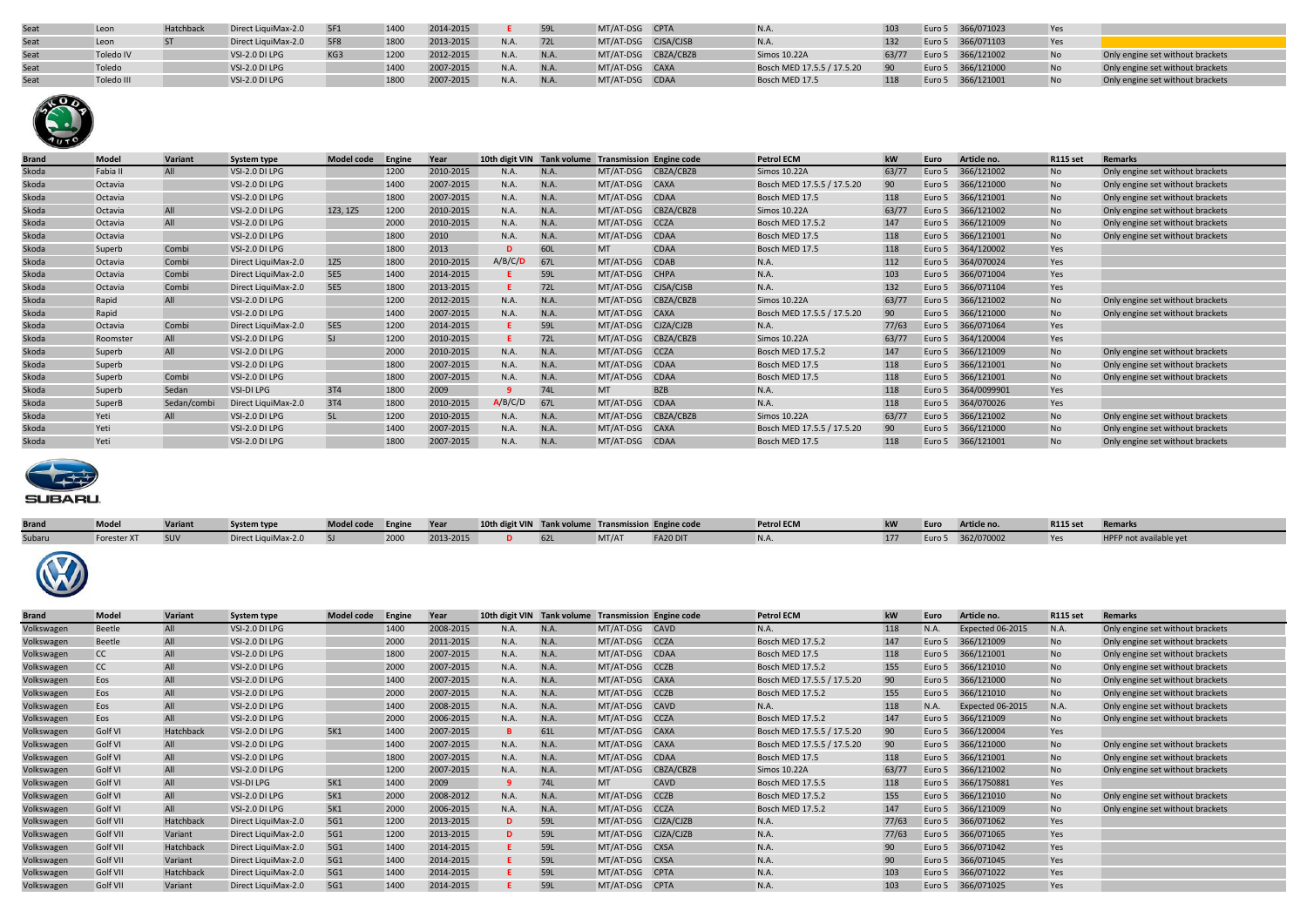| Volkswagen | Golf VII         | Hatchback       | Direct LiquiMax-2.0 | 5G1             | 1400 | 2014-2015 | E.           | 59L        | MT/AT-DSG CHPA |                     | N.A.                       | 103   | Euro 5 | 366/071002       | Yes            |                                  |
|------------|------------------|-----------------|---------------------|-----------------|------|-----------|--------------|------------|----------------|---------------------|----------------------------|-------|--------|------------------|----------------|----------------------------------|
| Volkswagen | Golf VII         | Variant         | Direct LiquiMax-2.0 | 5G1             | 1400 | 2014-2015 | F.           | 59L        | MT/AT-DSG CHPA |                     | N.A                        | 103   | Euro 5 | 366/071005       | Yes            |                                  |
| Volkswagen | Golf VII         | All             | VSI-2.0 DI LPG      |                 | 1400 | 2014-2015 | N.A.         | N.A.       | MT/AT-DSG CZCA |                     | N.A.                       | 92    | N.A.   | Expected 06-2015 | N.A.           | Only engine set without brackets |
| Volkswagen | Golf V & VI      | All             | VSI-2.0 DI LPG      |                 | 1400 | 2008-2013 | N.A.         | N.A.       | MT/AT-DSG      | CAVD                | N.A.                       | 118   | N.A.   | Expected 06-2015 | N.A.           | Only engine set without brackets |
| Volkswagen | <b>Golf Plus</b> | All             | VSI-2.0 DI LPG      |                 | 1400 | 2007-2015 | N.A.         | N.A.       | MT/AT-DSG CAXA |                     | Bosch MED 17.5.5 / 17.5.20 | 90    | Euro 5 | 366/121000       | N <sub>o</sub> | Only engine set without brackets |
| Volkswagen | <b>Golf VII</b>  | Sportsvan       | Direct LiquiMax-2.0 |                 | 1200 | 2014-2015 | <b>N.A.</b>  | N.A.       |                | MT/AT-DSG CYVA/CYVB | N.A.                       | 63/81 | Euro 5 | 366/071086       | Yes            |                                  |
| Volkswagen | Jetta            | All             | VSI-2.0 DI LPG      |                 | 1400 | 2007-2015 | N.A.         | N.A.       | MT/AT-DSG CAXA |                     | Bosch MED 17.5.5 / 17.5.20 | 90    | Euro 5 | 366/121000       | <b>No</b>      | Only engine set without brackets |
| Volkswagen | Jetta III        | All             | VSI-2.0 DI LPG      |                 | 1400 | 2008-2010 | N.A.         | N.A.       | MT/AT-DSG CAVD |                     | N.A.                       | 118   | N.A.   | Expected 06-2015 | N.A.           | Only engine set without brackets |
| Volkswagen | Jetta IV         | All             | VSI-2.0 DI LPG      |                 | 1400 | 2010-2015 | N.A.         | N.A.       | MT/AT-DSG CAVD |                     | N.A                        | 118   | N.A.   | Expected 06-2015 | N.A.           | Only engine set without brackets |
| Volkswagen | Jetta IV         | All             | VSI-2.0 DI LPG      |                 | 1400 | 2014-2015 | <b>N.A.</b>  | N.A.       | MT/AT-DSG CZCA |                     | N.A.                       | 92    | N.A.   | Expected 06-2015 | N.A.           | Only engine set without brackets |
| Volkswagen | Jetta            | All             | VSI-2.0 DI LPG      |                 | 2000 | 2006-2015 | N.A.         | N.A.       | MT/AT-DSG CCZA |                     | <b>Bosch MED 17.5.2</b>    | 147   | Euro 5 | 366/121009       | No             | Only engine set without brackets |
| Volkswagen | Jetta IV         | Sedan           | VSI-2.0 DI LPG      | 162             | 1200 | 2010-2015 | N.A.         | N.A.       | MT/AT-DSG      | CBZA/CBZB           | <b>Simos 10.22A</b>        | 63/77 | Euro 5 | 366/121002       | No             | Only engine set without brackets |
| Volkswagen | Passat           | All             | VSI-2.0 DI LPG      |                 | 1400 | 2007-2015 | N.A.         | N.A.       | MT/AT-DSG CAXA |                     | Bosch MED 17.5.5 / 17.5.20 | 90    | Euro 5 | 366/121000       | No             | Only engine set without brackets |
| Volkswagen | Passat           | All             | VSI-2.0 DI LPG      |                 | 1800 | 2007-2015 | N.A.         | N.A.       | MT/AT-DSG      | <b>CDAA</b>         | Bosch MED 17.5             | 118   | Euro 5 | 366/121001       | <b>No</b>      | Only engine set without brackets |
| Volkswagen | Passat           | All             | VSI-2.0 DI LPG      |                 | 2000 | 2010-2015 | N.A.         | N.A.       | MT/AT-DSG      | <b>CCZB</b>         | Bosch MED 17.5.2           | 155   | Euro 5 | 366/121010       | No             | Only engine set without brackets |
| Volkswagen | Passat           | All             | VSI-2.0 DI LPG      |                 | 1400 | 2014-2015 | N.A.         | N.A.       | MT/AT-DSG CZCA |                     | N.A.                       | 92    | N.A.   | Expected 06-2015 | N.A.           | Only engine set without brackets |
| Volkswagen | Passat           | All             | VSI-2.0 DI LPG      |                 | 2000 | 2006-2012 | N.A.         | N.A.       | MT/AT-DSG CCZA |                     | <b>Bosch MED 17.5.2</b>    | 147   | Euro 5 | 366/121009       | No             | Only engine set without brackets |
| Volkswagen | Passat           | Sedan           | VSI-DI LPG          | 3C <sub>2</sub> | 2000 | 2006-2007 | 6/7          | 77L        | AT-DSG         | <b>BPY</b>          | Bosch MED 9.1              | 147   | Furo 5 | 366/2800101      | Yes            |                                  |
| Volkswagen | Passat           | Variant         | VSI-DI LPG          | 3C <sub>5</sub> | 2000 | 2008      | $\mathbf{R}$ | 62L        | AT-DSG         | CAWB                | Bosch MED 17.5             | 147   | Euro 5 | 366/2800301      | Yes            |                                  |
| Volkswagen | Passat CC        | All             | VSI-2.0 DI LPG      | 357             | 1800 | 2007-2015 | N.A.         | N.A.       | MT/AT-DSG      | <b>CDAA</b>         | Bosch MED 17.5             | 118   | Euro 5 | 366/121001       | <b>No</b>      | Only engine set without brackets |
| Volkswagen | Passat CC        | All             | VSI-DI LPG          | 357             | 1800 | 2009      |              | 62L        | <b>MT</b>      | <b>BZB</b>          | Bosch MED 17.5             | 118   | Euro 5 | 366/2790101      | Yes            |                                  |
| Volkswagen | Passat           | Variant         | VSI-2.0 DI LPG      |                 | 1800 | 2007-2015 | N.A.         | N.A.       | MT/AT-DSG      | <b>CDAA</b>         | Bosch MED 17.5             | 118   | Euro 5 | 366/121001       | <b>No</b>      | Only engine set without brackets |
| Volkswagen | Passat           | variant         | VSI-2.0 DI LPG      | 365             | 2000 | 2014-2015 | Е            | 66L        | MT/AT-DSG      | CCZB                | Bosch MED 17.5.2           | 155   | Euro 5 | 366/120016       | Yes            |                                  |
| Volkswagen | Phaeton          |                 | VSI-2.0 DI LPG      |                 | 3600 | 2002-2015 |              | 83L        | MT/AT-DSG      | <b>CMVA</b>         | N.A.                       | 206   | Euro 5 | Expected 06-2015 | No             |                                  |
| Volkswagen | Polo             | HB              | VSI-2.0 DI LPG      |                 | 1200 | 2011-2015 | N.A.         | 66L        | MT/AT-DSG      | CBZA/CBZB           | <b>Simos 10.22A</b>        | 63/77 | Euro 5 | 366/121002       | Yes            |                                  |
| Volkswagen | Polo             | HB              | VSI-2.0 DI LPG      | 6R              | 1200 | 2011-2015 | C            | 66L        | MT/AT-DSG      | <b>CBZC</b>         | <b>Simos 10.22A</b>        | 66    | Euro 5 | 366/120012       | Yes            |                                  |
| Volkswagen | Scirocco         | All             | VSI-2.0 DI LPG      | 137             | 1400 | 2007-2015 | N.A.         | N.A.       | MT/AT-DSG CAXA |                     | Bosch MED 17.5.5 / 17.5.20 | 90    | Euro 5 | 366/121000       | No             | Only engine set without brackets |
| Volkswagen | Scirocco         | All             | VSI-DI LPG          | 137             | 2000 | 2009      |              | 77L        | AT-DSG         | CAWB                | Bosch MED 17.5             | 147   | Euro 5 | 366/2000001      | Yes            |                                  |
| Volkswagen | Scirocco         | All             | VSI-2.0 DI LPG      | 137             | 2000 | 2009-2011 | N.A.         | N.A.       | MT/AT-DSG CCZB |                     | <b>Bosch MED 17.5.2</b>    | 155   | Euro 5 | 366/121010       | No             | Only engine set without brackets |
| Volkswagen | Scirocco         | All             | VSI-2.0 DI LPG      |                 | 1400 | 2008-2015 | N.A.         | N.A.       | MT/AT-DSG      | CAVD                | N.A.                       | 118   | N.A.   | Expected 06-2015 | N.A.           | Only engine set without brackets |
| Volkswagen | Sharan           | All             | VSI-2.0 DI LPG      |                 | 1800 | 2007-2015 | N.A.         | N.A.       | MT/AT-DSG      | <b>CDAA</b>         | Bosch MED 17.5             | 118   | Euro 5 | 366/121001       | No             | Only engine set without brackets |
| Volkswagen | Sharan           |                 | VSI-DI LPG          |                 | 1400 | 2011      |              | 74L        | <b>MT</b>      | CAVA                | <b>N.A.</b>                | 110   | Euro 5 | 366/2850001      | Yes            |                                  |
| Volkswagen | Sharan           |                 | VSI-2.0 DI LPG      |                 | 2000 | 2010-2015 | N.A.         | N.A.       | MT/AT-DSG CCZA |                     | <b>Bosch MED 17.5.2</b>    | 147   | Euro 5 | 366/121009       | <b>No</b>      | Only engine set without brackets |
| Volkswagen | Tiguan           | SUV             | VSI-2.0 DI LPG      |                 | 1400 | 2007-2015 | D            | 61L        | MT/AT-DSG      | CAXA                | Bosch MED 17.5.5 / 17.5.20 | 90    | Euro 5 | 366/120008       | Yes            | Only engine set without brackets |
| Volkswagen | Tiguan           | SUV             | VSI-DI LPG          |                 | 2000 | 2009      |              | 61L        | MT             | CAWA                | Bosch MED 17.5             | 125   | Euro 5 | 366/2600901      | Yes            |                                  |
| Volkswagen | Tiguan           | <b>SUV</b>      | <b>VSI-DI LPG</b>   |                 | 2000 | 2010      |              | 53L        | <b>MT</b>      | <b>CCTA</b>         | Bosch MED 17.5             | 147   | Euro 5 | 366/2610001      | Yes            |                                  |
| Volkswagen | Tiguan           | <b>SUV</b>      | <b>VSI-DI LPG</b>   |                 | 1400 | 2008      |              | N.A.       | <b>MT</b>      | <b>BWK</b>          | Bosch MED 17.5.1           | 110   | Euro 5 | 366/2600000      | Yes            | Only engine set available        |
| Volkswagen | Tiguan           | SUV             | VSI-2.0 DI LPG      |                 | 2000 | 2011-2015 | <b>N.A.</b>  | N.A.       | MT/AT-DSG      | CCZB                | <b>Bosch MED 17.5.2</b>    | 155   | Euro 5 | 366/121010       | <b>No</b>      | Only engine set without brackets |
| Volkswagen | Tiguan           | All             | VSI-2.0 DI LPG      |                 | 1400 | 2001-2015 | N.A.         | N.A.       | MT/AT-DSG      | CAVD                | N.A.                       | 118   | N.A.   | Expected 06-2015 | N.A.           | Only engine set without brackets |
| Volkswagen | Tiguan           | SUV             | VSI-2.0 DI LPG      | 5N              | 2000 | 2007-2015 | N.A.         | N.A.       | MT/AT-DSG CCZC |                     | <b>Bosch MED 17.5.2</b>    | 125   | Euro 5 | 366/121011       | N.A.           | Only engine set without brackets |
| Volkswagen | Tiguan           | SUV             | VSI-2.0 DI LPG      |                 | 2000 | 2007-2015 | N.A.         | N.A.       | MT/AT-DSG CCZA |                     | <b>Bosch MED 17.5.2</b>    | 147   | Euro 5 | 366/121009       | No             | Only engine set without brackets |
| Volkswagen | Tiguan           | SUV             | VSI-2.0 DI LPG      |                 | 2000 | 2011-2015 |              | N.A.       | MT/AT-DSG      | CCZD                | Bosch MED 17.5             | 132   | Euro 5 | 366/121012       | No             | Only engine set without brackets |
| Volkswagen | Touran           | 1T <sub>3</sub> | VSI-2.0 DI LPG      |                 | 1200 | 2010-2015 | N.A.         | N.A.       | MT/AT-DSG      | CBZA/CBZB           | Simos 10.22A               | 63/77 | Euro 5 | 366/121002       | No             | Only engine set without brackets |
| Volkswagen | Touran           |                 | VSI-DI LPG          |                 | 1400 | 2009      |              | <b>74L</b> | AT             | <b>BLG</b>          | Bosch MED 17.5.1           | 125   | Euro 5 | 366/2400001      | <b>No</b>      |                                  |
| Volkswagen | Touran           |                 | VSI-DI LPG          |                 | 1400 | 2010-2011 |              | 74L        | <b>MT</b>      | CAVC                | <b>Bosch MED 17.5.5</b>    | 103   | Euro 5 | 366/2400501      | Yes            |                                  |
| Volkswagen | <b>T5</b>        | California      | VSI-2.0 DI LPG      |                 | 2000 | 2013      |              | 61L        | MT/AT-DSG      | <b>CIKA</b>         | Bosch MED 17.1             | 150   | Furo 5 | 366/120014       | Yes            |                                  |



| <b>Brand</b> | <b>Model</b> | Variant | <b>System type</b>  | Model code Engine |      | Year      | 10th digit VIN Tank volume Transmission Engine code |            |       |               | <b>Petrol ECM</b> |     | Euro | Article no.       | <b>R115 set</b> | <b>Remarks</b> |
|--------------|--------------|---------|---------------------|-------------------|------|-----------|-----------------------------------------------------|------------|-------|---------------|-------------------|-----|------|-------------------|-----------------|----------------|
| Volvo        | V70          | Estate  | Direct LiquiMax-2.0 | Typ 24            | 1600 | 2011-2015 | B/C/D                                               | 591        | MT/AT | <b>B4164T</b> | N.A.              |     |      | Euro 5 367/070016 | Yes             |                |
| Volvo        | V70          | Estate  | Direct LiquiMax-2.0 | Typ 24            | 2000 | 2011-2015 | B/C/D                                               | 59L        | MT/AT | B4204T6       | N.A.              |     |      | Euro 5 367/070014 | Yes             |                |
| Volvo        | S60          | Sedan   | Direct LiquiMax-2.0 | Typ Y20           | 2000 | 2011-2015 | B/C/D                                               | 80L        | MT/AT | B4204T6       | N.A.              | 149 |      | Euro 5 367/070018 | Yes             |                |
| Volvo        | V60          | Estate  | Direct LiquiMax-2.0 |                   | 1600 | 2011-2015 | B/C/D                                               | 51L        | MT/AT | B4164T        | N.A.              |     |      | Euro 5 367/070020 | Yes             |                |
| Volvo        | V60          | Estate  | Direct LiquiMax-2.0 |                   | 2000 | 2011-2015 | B/C/D                                               | 51L        | MT/AT | B4204T6       | N.A.              | 149 |      | Euro 5 367/070022 | Yes             |                |
| Volvo        | <b>XC60</b>  | SUV     | Direct LiquiMax-2.0 |                   | 2000 | 2013      |                                                     | <b>74L</b> | MT/AT | B4204T7       | N.A.              |     |      | Euro 5 367/070012 | <b>Yes</b>      |                |